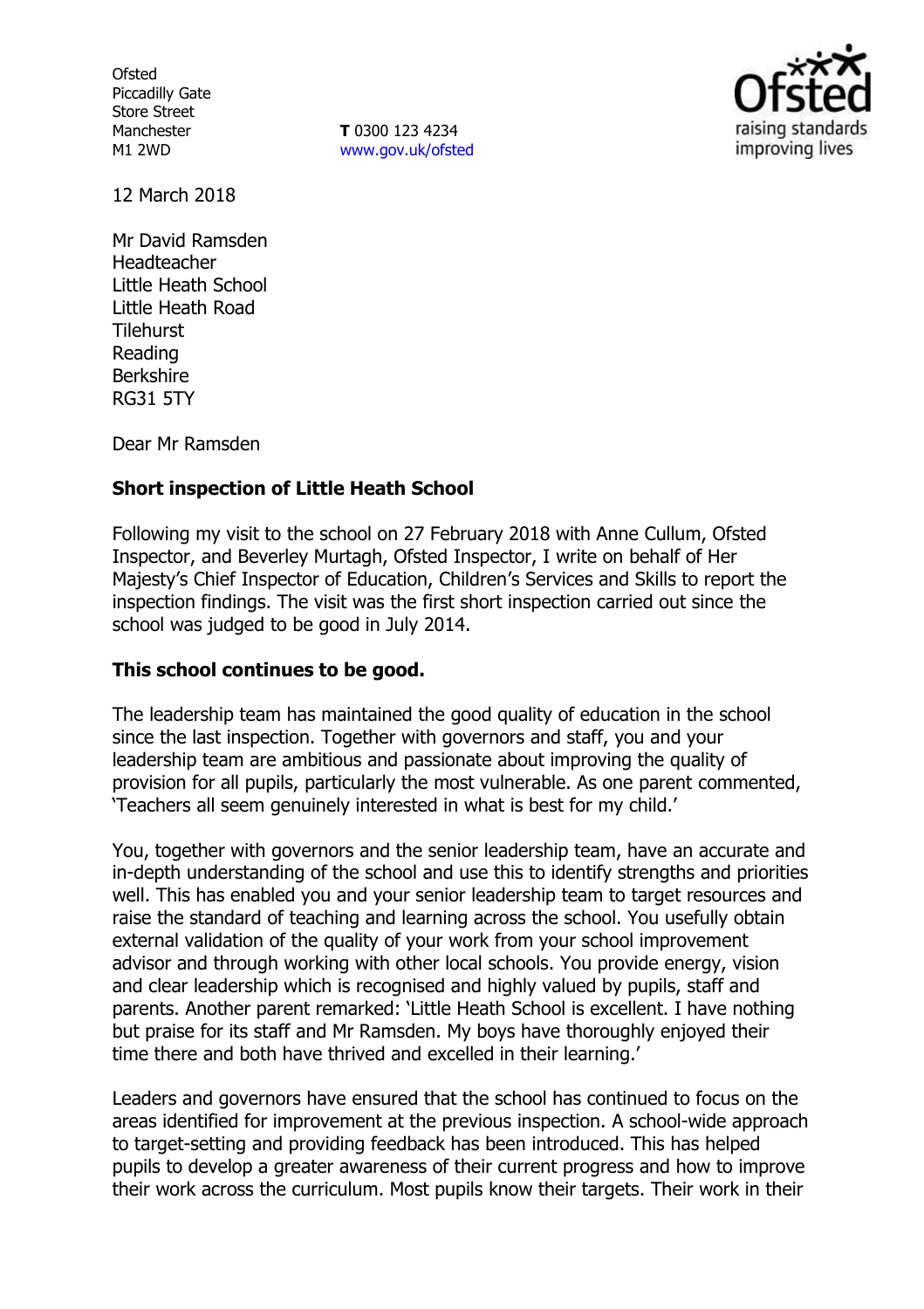

books demonstrates that they make good progress over time, and particularly strong progress in some areas such as history and English.

The quality of teaching, learning and assessment is well led and managed. Recently, senior leaders have ensured that teachers are provided with better information about individual pupil's learning needs. Making use of this, most teachers plan engaging learning activities suitably pitched towards meeting the needs of the different pupils in their class. Many teachers are very effective at using questioning to encourage deeper thinking and ensure a swift pace of learning. Leaders are aware that in a minority of lessons teachers offer less suitable levels of challenge and the pace of learning is slower. Effective systems are in place to support these teachers to improve their practice.

The large majority of parents responding to Parent View recognised and praised the school, and many were particularly appreciative of the high-quality pastoral care, inclusive ethos and rich curriculum that the school offers. However, a small minority expressed concerns in relation to behaviour and some teaching. Leaders and governors are rightly prioritising taking action to ensure that all teaching matches that of the best in the school. Morale is high and staff recognise that the school is improving. There is a sense of pride in Little Heath School that is shared between staff, governors and pupils. Pupils and sixth formers confidently welcome visitors, are proud to share their work, and enjoy working with their teachers.

## **Safeguarding is effective.**

Leaders ensure that the school has robust procedures, well-understood systems to manage safeguarding requirements and a culture of vigilance. All staff have appropriate and up-to-date training so that they can spot and deal with any problems quickly. You are proactive, liaising with external agencies, and challenging where necessary, to ensure that timely and appropriate support is sourced to support vulnerable pupils. Leaders agree that minor refinements need to be made to enhance some aspects of record-keeping.

Pupils report that they know how to keep themselves safe, including when on the internet. Pupils told me that they know whom to go to should they have any concerns, and that they trust staff to resolve them. The work of the inclusion department is a strength of the school. Leaders ensure that pastoral and teaching staff work closely together to ensure that effective bespoke support is provided for vulnerable pupils and those who need to catch up.

# **Inspection findings**

- During this visit, as well as evaluating safeguarding arrangements, inspectors focused on specific aspects of the school's provision, including:
	- how effectively outcomes have improved by the end of key stage 4, particularly for disadvantaged pupils and those who have low prior attainment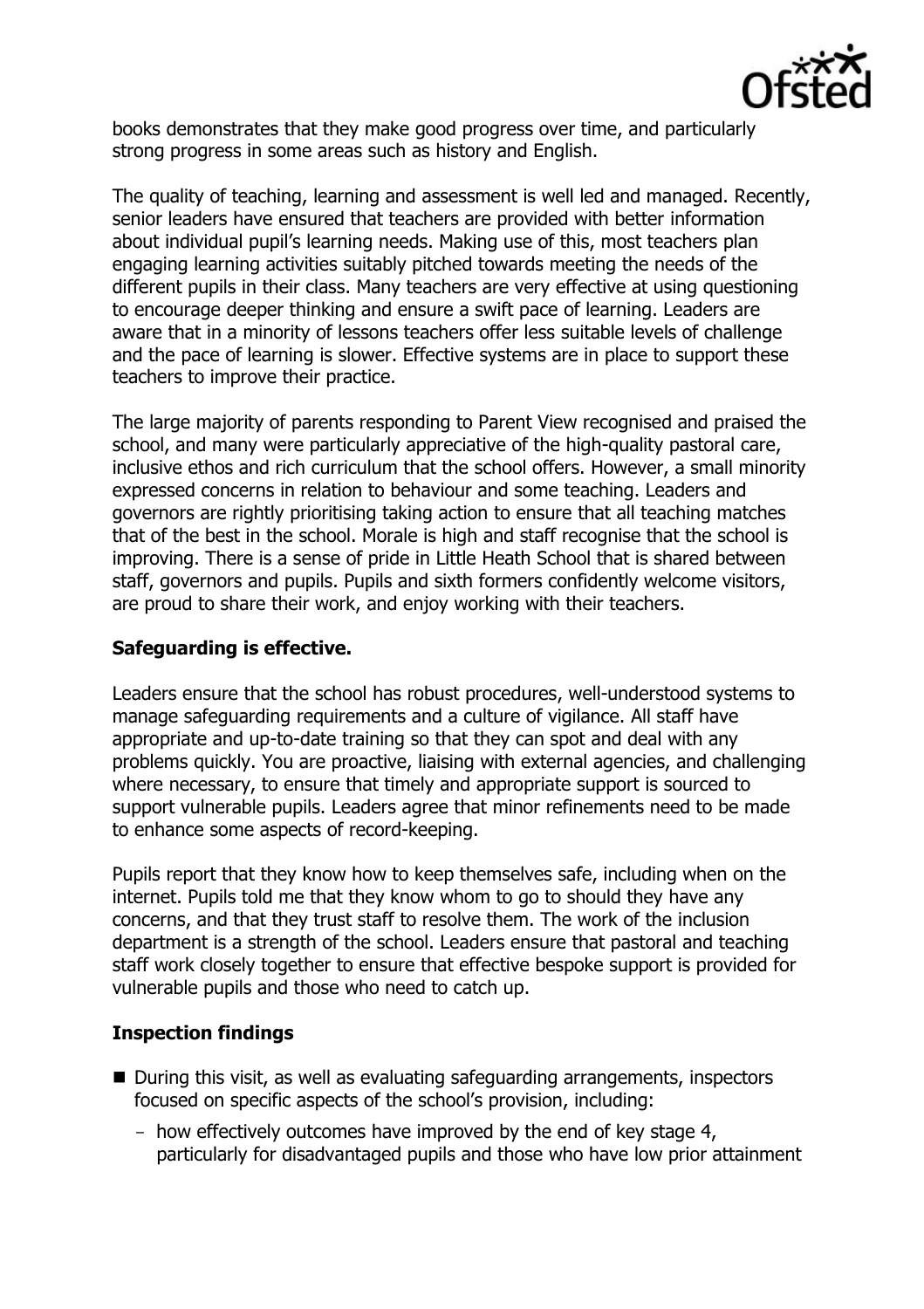

- how well leaders have ensured consistently good teaching, learning and assessment across the curriculum
- how effective leaders' strategies are for improving the attendance of disadvantaged pupils and those who have special educational needs (SEN) and/or disabilities
- students' achievement in the sixth form.
- In 2016, by the end of Year 11, pupils had made below-average progress in English, mathematics and a range of other subjects. The progress made by disadvantaged pupils at this time was particularly weak. This is no longer the case. Overall outcomes improved in 2017, progress was in line with national figures, and the differences between disadvantaged pupils and their peers diminished.
- Noteworthy improvements have been made, particularly in the planning and provision for disadvantaged pupils. Currently all pupils, including the disadvantaged, are making much stronger progress. There is more to be done, however, to ensure that disadvantaged pupils make progress in line with other pupils nationally.
- Strong leadership by the head of inclusion, including good liaison with feeder primary schools and parents and carers, ensures very effective provision for pupils who have SEN and/or disabilities. Leaders are passionate about wanting the best for every pupil, and relationships between staff and pupils are strong. As a result, pupils who have SEN and/or disabilities make strong progress in school. Many parents responding to Parent View were particularly appreciative of the extra support that staff willingly give.
- Overall, pupils' attendance is in line with the national average and improving slightly. You recognise that some groups of pupils, including disadvantaged pupils and those who have SEN and/or disabilities, had poor attendance rates in the past. Leaders and the school's recently recruited attendance officer are rightly focused on prioritising further improvements in this area. They have worked closely with families and outside agencies to support significant gains in attendance for individual pupils. However, there is more to be done to embed this work and improve the attendance of these groups to be in line with their peers.
- Leaders have delivered regular training for teachers focused on improving assessment and sharing more useful progress information about each pupil. Aspirational targets have helped teachers and pupils to have higher expectations. Consequently, standards of teaching have risen across the school. Visits to lessons and checks of pupils' work demonstrate that across the curriculum there are examples of pupils responding well to teachers' feedback to refine, edit and improve their work.
- Although the overall quality of teaching has significantly improved, there are still inconsistencies in a minority of lessons across most subject areas. Some pupils and parents expressed frustration at this. Subject leaders are not adept enough at using progress information and monitoring systems to ensure that teaching is consistently strong across their departments.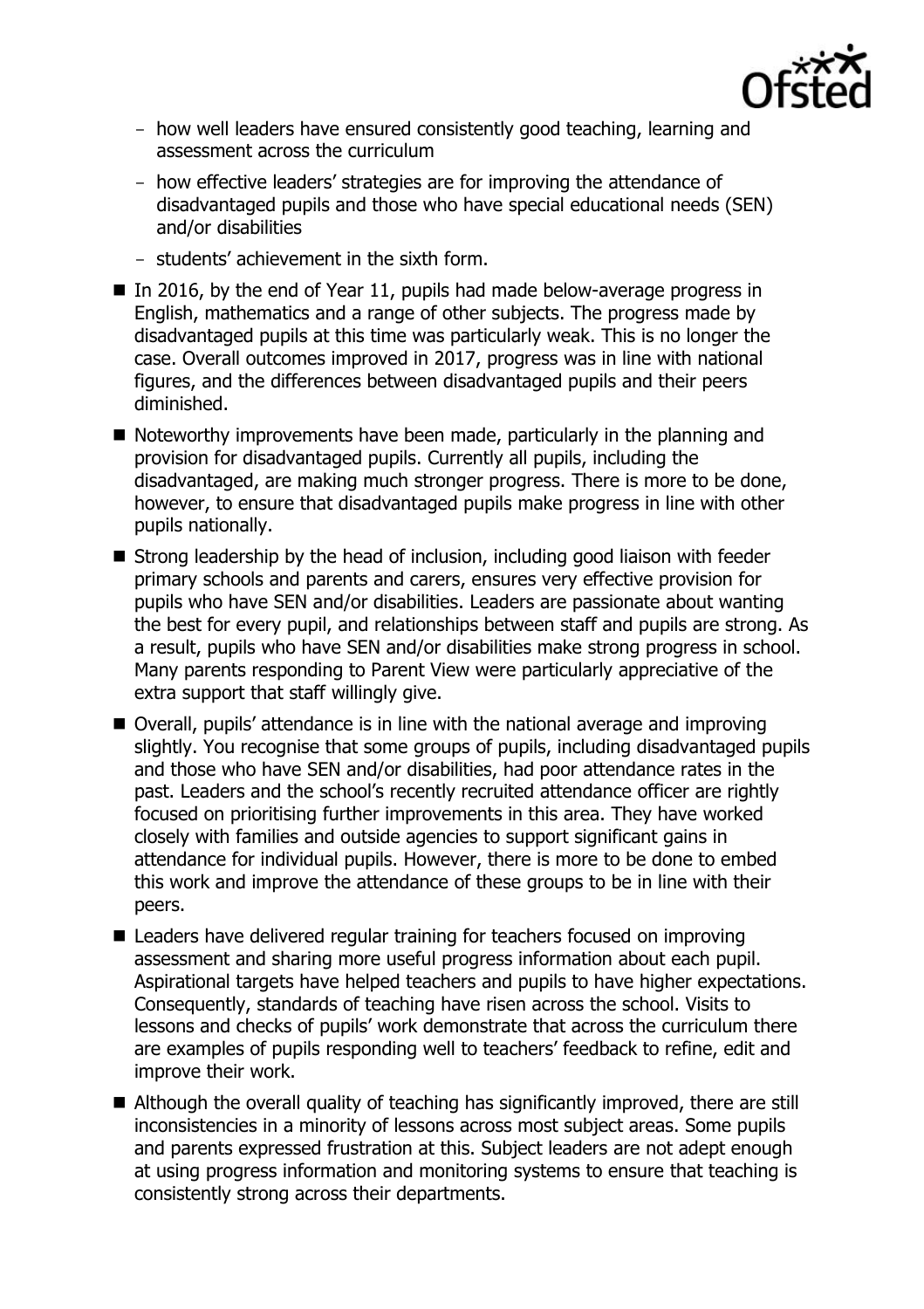

- In 2016, sixth formers made progress in their academic courses in line with or above national figures, but progress in applied general courses was poor. Leaders' review of the curriculum, and focus on the quality of teaching and learning, significantly improved outcomes in 2017. Current learners in the sixth form feel well supported by their teachers and particularly value the support that they give. These good relationships, coupled with leaders' effective monitoring and mentorship, support students to make good progress in their chosen courses.
- Leaders are aware that more could be done to provide students with a wider range of enrichment activities and to undertake leadership roles. This would support students to develop a wider range of skills relevant to their future study or employment. In addition, systems to monitor and track attendance in the sixth form need to be enhanced.

## **Next steps for the school**

Senior leaders and those responsible for governance should ensure that:

- middle leaders hold teachers to account to ensure that consistently high expectations, pace and challenge are maintained throughout their subject areas
- a broader range of enrichment experiences and leadership opportunities improves outcomes in the sixth form
- $\blacksquare$  refinements to some record-keeping, and further improvements in attendance, improve outcomes and eliminate the gaps between the progress of disadvantaged pupils and other pupils nationally.

I am copying this letter to the chair of the governing body, the regional schools commissioner and the director of children's services for West Berkshire. This letter will be published on the Ofsted website.

Yours sincerely

Matthew Newberry **Her Majesty's Inspector**

## **Information about the inspection**

Inspectors visited 23 lessons and three tutor times and looked at learning. Many of these visits were made jointly with leaders. We spoke with pupils in lessons and looked at a range of their work as well as meeting with pupils and sixth formers both formally and informally. Meetings were held with yourself, senior leaders and two governors, and a telephone call was made to a consultant who acts as the school improvement adviser.

Documentary evidence, including policies, strategic planning documents and analyses of pupils' achievements, was evaluated. During the course of the